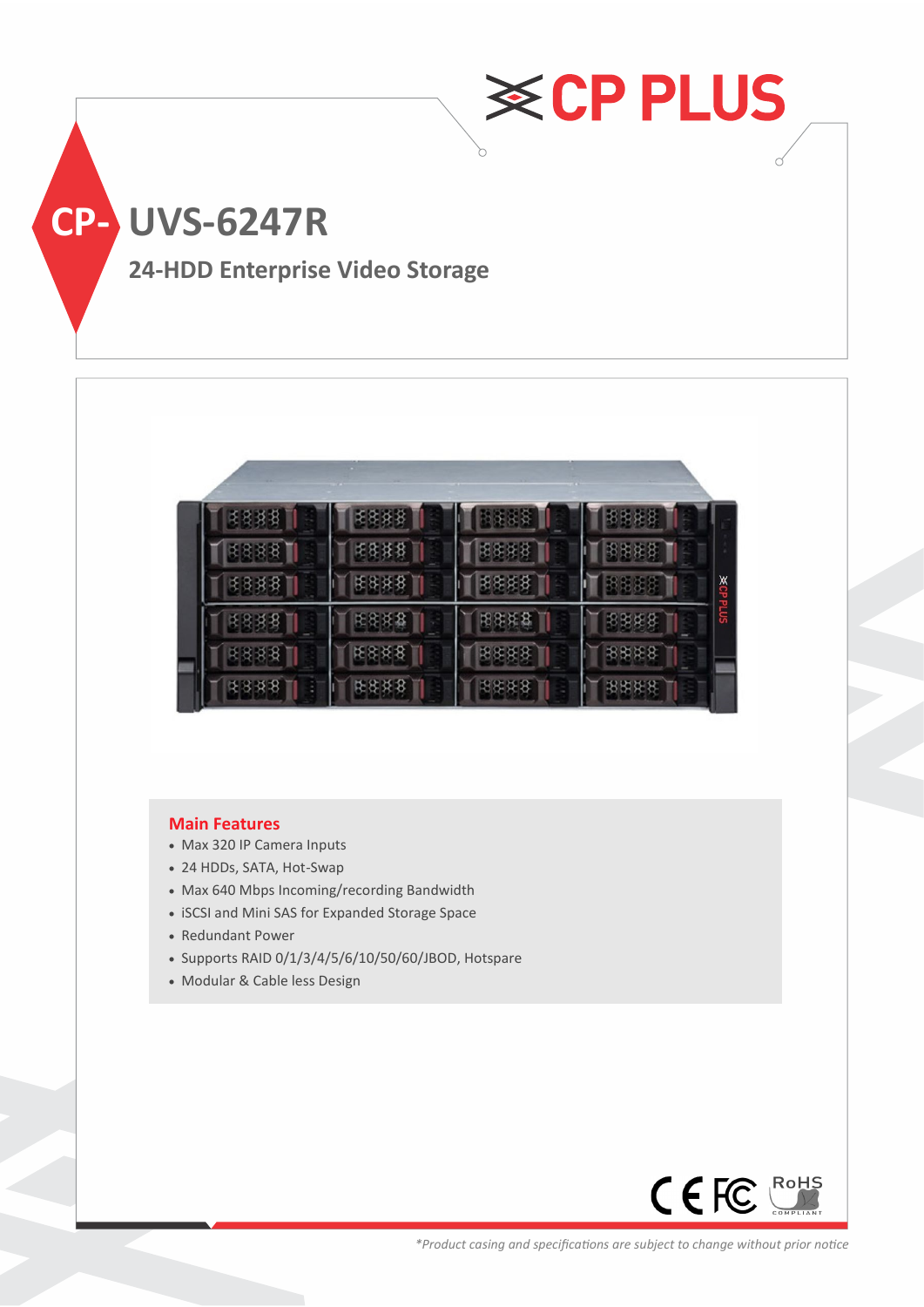# **CP- UVS-6247R**

### **24-HDD Enterprise Video Storage**

| <b>Feature</b>                | <b>Specification</b>                                                                                                                 |
|-------------------------------|--------------------------------------------------------------------------------------------------------------------------------------|
| Processor                     | 64-bit high-performance Intel processor                                                                                              |
| Controller                    | Single controller                                                                                                                    |
| Memory                        | 4GB by default                                                                                                                       |
| IP Camera Input               | 320 Channel                                                                                                                          |
| <b>Operating System</b>       | Embedded LINUX                                                                                                                       |
| User Interface                | Web                                                                                                                                  |
| Video Stream Mode             | 320-channel (640Mbps) incoming and recording, 160-channel (320Mbps)forwarding,<br>32-channel (64Mbps) playback                       |
| <b>Record Rate</b>            | 640 Mbps                                                                                                                             |
| IP SAN Mode                   | Storage bandwidth ≤2.7Gbps Write-through:320Mbps; Write-back: 480Mbps                                                                |
| Smart Phone                   | iPhone, iPad, Android                                                                                                                |
| Hard Disk                     | 24 HDDs, Up to 10TB capacity for each HDD, SATA HDD composite connection                                                             |
| miniSAS                       | 2 miniSAS ports, for storage extension                                                                                               |
| <b>HDD</b> Installation       | Additional HDD bracket, HDD hot-swap, HDD online replacement                                                                         |
| RAID                          | Single, RAID 0/1/3/4/5/6/10/50/60/JBOD, hotspare                                                                                     |
| <b>RAID Rebuild</b>           | Dynamically adjust RAID rebuild speed to guarantee system load balance                                                               |
| Logic Volume Manager          | Support iSCSI volume management, NAS(SMB/NFS/FTP) volume management                                                                  |
| Snapshot                      | Support snapshot function, create user volume to back data.                                                                          |
| <b>Extract Frame</b>          | Support extracting P frame function. Customized extracting period and frame rate setup.                                              |
| <b>Cluster Service</b>        | N+M cluster service                                                                                                                  |
| <b>ANR</b>                    | After disconnection, system can download the record file from the SD card on the network<br>camera to maintain the full record file. |
| <b>Shortcut RAID Creation</b> | Click one button to create RAID conveniently.                                                                                        |
| <b>Recording Mode</b>         | Manual, Schedule (Regular, Continuous), Motion Detection, Alarm                                                                      |
| Search Mode                   | Time/Date, Channel, Alarm, MD and Exact Search (accurate to second)                                                                  |
| Playback                      | Play, Pause, Stop, Fast play, Slow play, Full screen, Backup selection, Digital zoom                                                 |
|                               | CEFC <sup>RoHS</sup>                                                                                                                 |

*\*Product casing and specifications are subject to change without prior notice*

**≋CPPLUS**